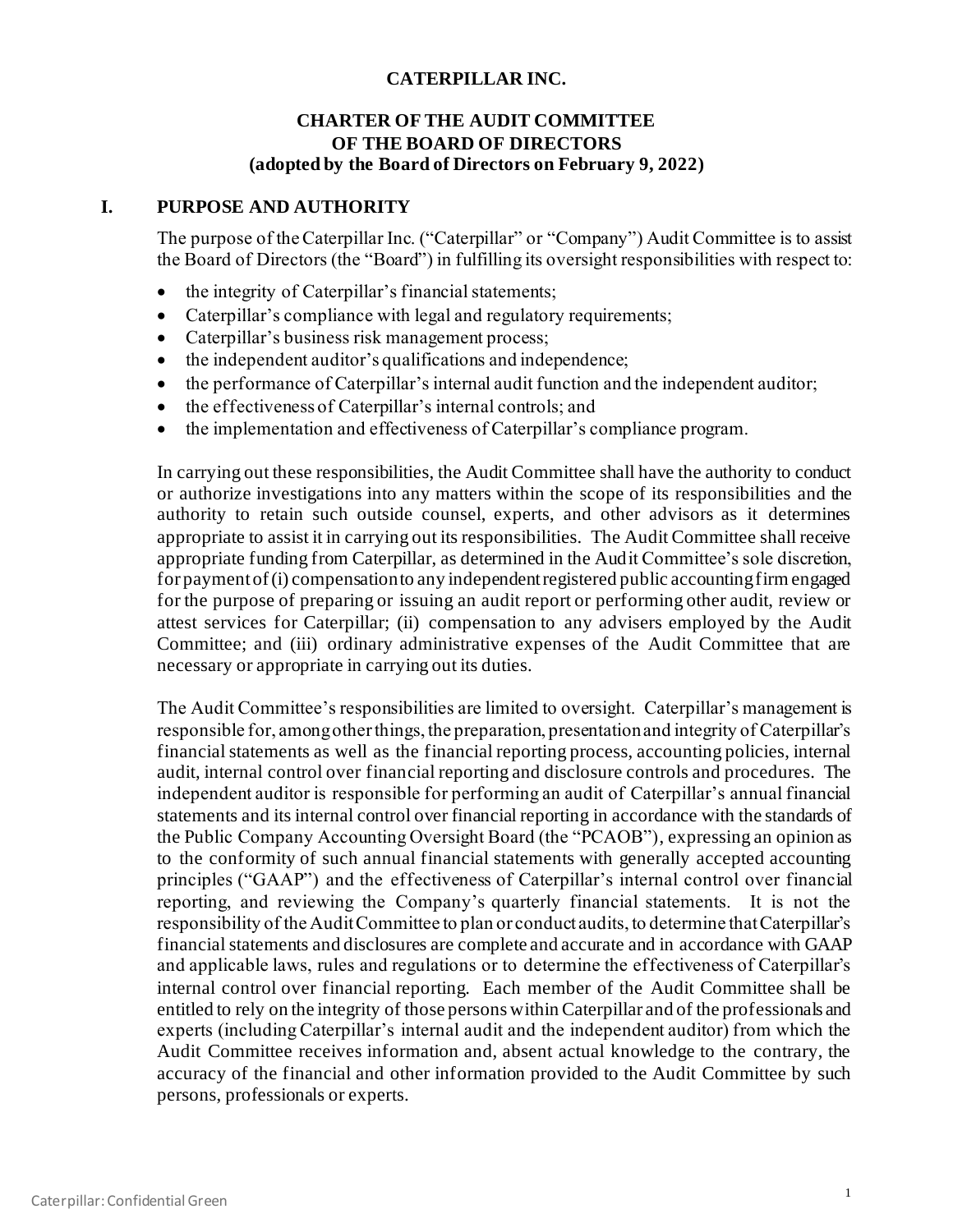# **II. COMPOSITION AND QUALIFICATIONS**

The Audit Committee shall consist of at least three directors. It shall have a Chairman appointed by the Board. The Board may fill vacancies on the Audit Committee and remove a member of the Audit Committee at any time with or without cause. Each member of the Audit Committee must satisfy the independence requirements of the New York Stock Exchange and the Securities and Exchange Commission. All members of the Audit Committee shall be financially literate, or must become financially literate within a reasonable period of time after his or her appointment to the Audit Committee, as determined by the Board in its business judgment. At least one member of the Audit Committee must have accounting or related financial management expertise as determined by the Board in its business judgment.

The Audit Committee may form and delegate authority to subcommittees when appropriate. Generally, it is expected that Audit Committee members will not simultaneously serve on more than two other audit committees of public companies in addition to Caterpillar's Audit Committee. If the Board determines that an Audit Committee member's simultaneous service on more than two other public company audit committees does not impair the member's service to Caterpillar, it will state so in its annual Proxy Statement. All Audit Committee members shall advise the Chairman of the Board and the Chairman of the Public Policy and Governance Committee before accepting membership on another audit committee.

# **III. MEETING ATTENDANCE AND MINUTES**

The Audit Committee shall meet at least six times a year or more frequently if circumstances dictate. The Audit Committee shall periodically meet separately with management, the internal auditors, and the independent auditors. One-third of the Audit Committee, but not less than two members, shall constitute a quorum for the transaction of business. Unless the Audit Committee by resolution determines otherwise, any action required or permitted to be taken by the Audit Committee may be taken without a meeting if all members of the Audit Committee consent thereto in writing, and the writing or writings are filed with the minutes of the proceedings of the Audit Committee. Members of the Audit Committee may participate in a meeting through the use of conference telephone or similar communications equipment, as long as all members participating in such meeting can hear one another, and such participation shall constitute presence at such meetings.

At all times, the Audit Committee shall have the right to determine which representatives of Caterpillar management or which directors (who are not on the Audit Committee) may attend its meetings. The Audit Committee shall review and approve the Audit Committee minutes, which shall be filed with the Secretary of the Company for retention with the records of the Company. Copies of such minutes shall be presented to each Board member.

# **IV. RESPONSIBILITIES AND DUTIES**

#### *Audit Committee Charter*

The Audit Committee shall review this charter annually (or more frequently as circumstances require) for adequacy and recommend to the Board any necessary changes. Should necessary charter changes come to the Audit Committee's attention prior to a scheduled review, such changes may be recommended to the Board prior to the review.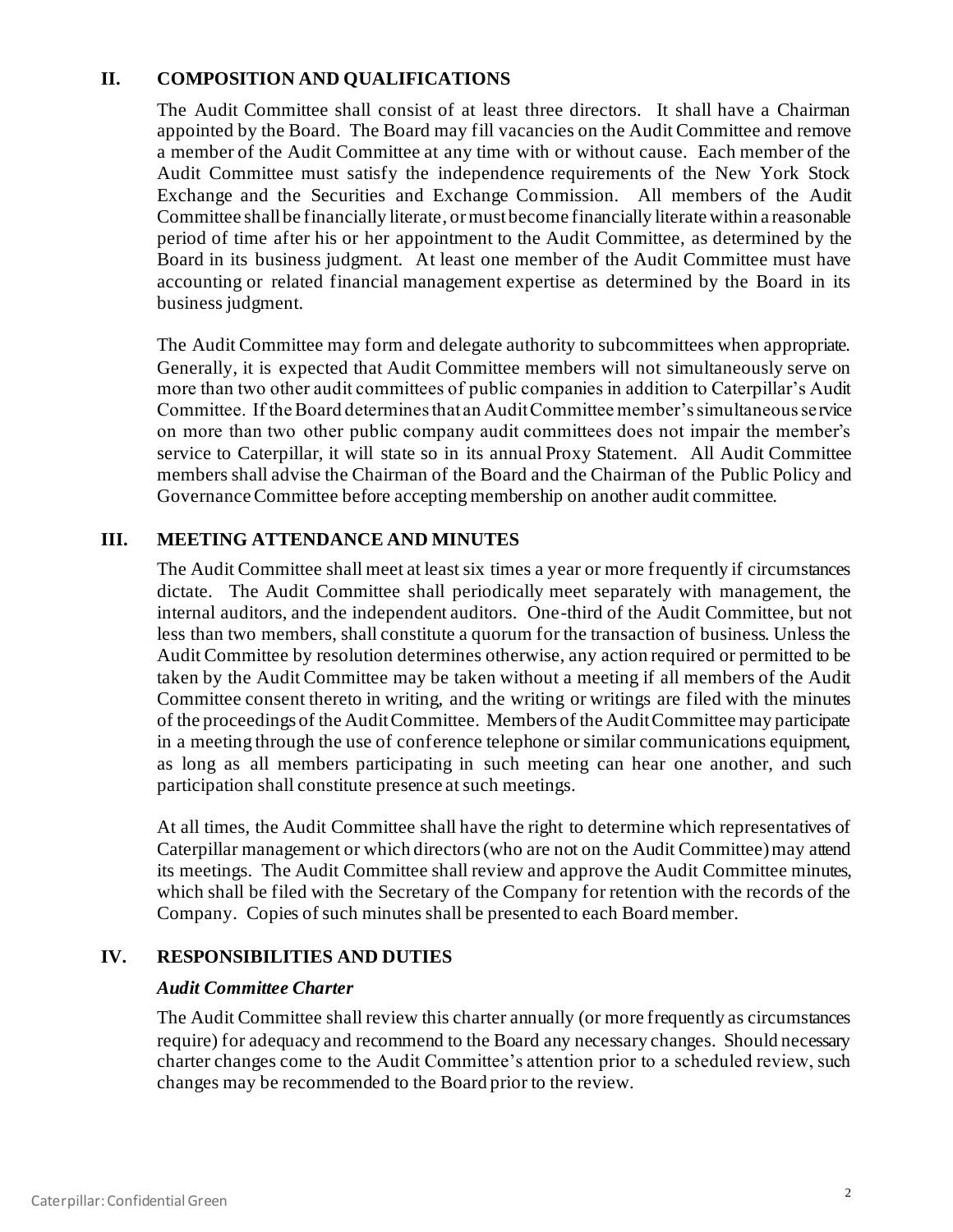### *Independent Auditor*

The Audit Committee is directly responsible for the appointment, compensation, retention, and oversight of the work of the independent auditor (including the resolution of any disagreements between management and the independent auditor regarding financial reporting). The independent auditor shall report directly to the Audit Committee.

The Audit Committee shall receive written disclosures and the letter from the independent auditor required by applicable requirements of the PCAOB regarding the independent auditor's communications with the Audit Committee concerning independence and shall discuss with the independent auditor the independent auditor's independence.

At least annually (or more frequently as circumstances require), the Audit Committee shall obtain and review a report by the independent auditor describing: the firm's internal qualitycontrol procedures; any material issues raised by the most recent internal quality -control review, or peer review, of the firm, or by any inquiry or investigation by governmental or professional authorities, within the preceding five years, respecting one or more independent audits carried out by the firm, and any steps taken to deal with any such issues; and (to assess the auditor's independence) all relationships between the independent auditor and Caterpillar.

At least annually, the Audit Committee shall evaluate the independent auditor's qualifications, performance and independence, including a review and evaluation of the lead partner of the independent auditor, taking into account the opinions of management and Caterpillar's internal auditors. The Audit Committee should present its conclusions to the full Board.

In connection with its continual assessment of the independence of the independent auditor, the Audit Committee shall pre-approve all audit and permitted non-audit services to be provided by the independent auditor and any fee for such services, subject to the *de minimis* exceptions for non-audit services which are approved by the Audit Committee prior to the completion of the audit. The Chairman of the Audit Committee may pre-approve any such services according to the procedures approved by the Audit Committee, provided that any approval by the Chairman of the Audit Committee must be reported to the Audit Committee at its next meeting.

The Audit Committee considers updates on emerging accounting and auditing issues as critical to its function. In this regard, the independent auditor and management shall provide updates on emerging accounting and auditing issues, as well as an assessment of their potential impact on Caterpillar, on a timely basis throughout the year. Additionally, the independent auditor and management shall at least annually (or more frequently as circumstances require) provide an analysis of Caterpillar's critical accounting policies.

The Audit Committee shall also develop and implement Caterpillar's hiring policies for employees or former employees of the independent auditors.

The independent registered public accounting firm will inform the Audit Committee if Caterpillar's financial statements have been selected by the PCAOB for inspection. To the extent the Company has been selected, the Audit Committee should discuss with the independent registered public accounting firm any areas of Caterpillar's financial statements, internal controls and the audits thereof that are under review and whether any concerns have been raised regarding Caterpillar's financial statements, internal controls and the audits thereof. The Audit Committee shall be apprised on a "real time" basis of any material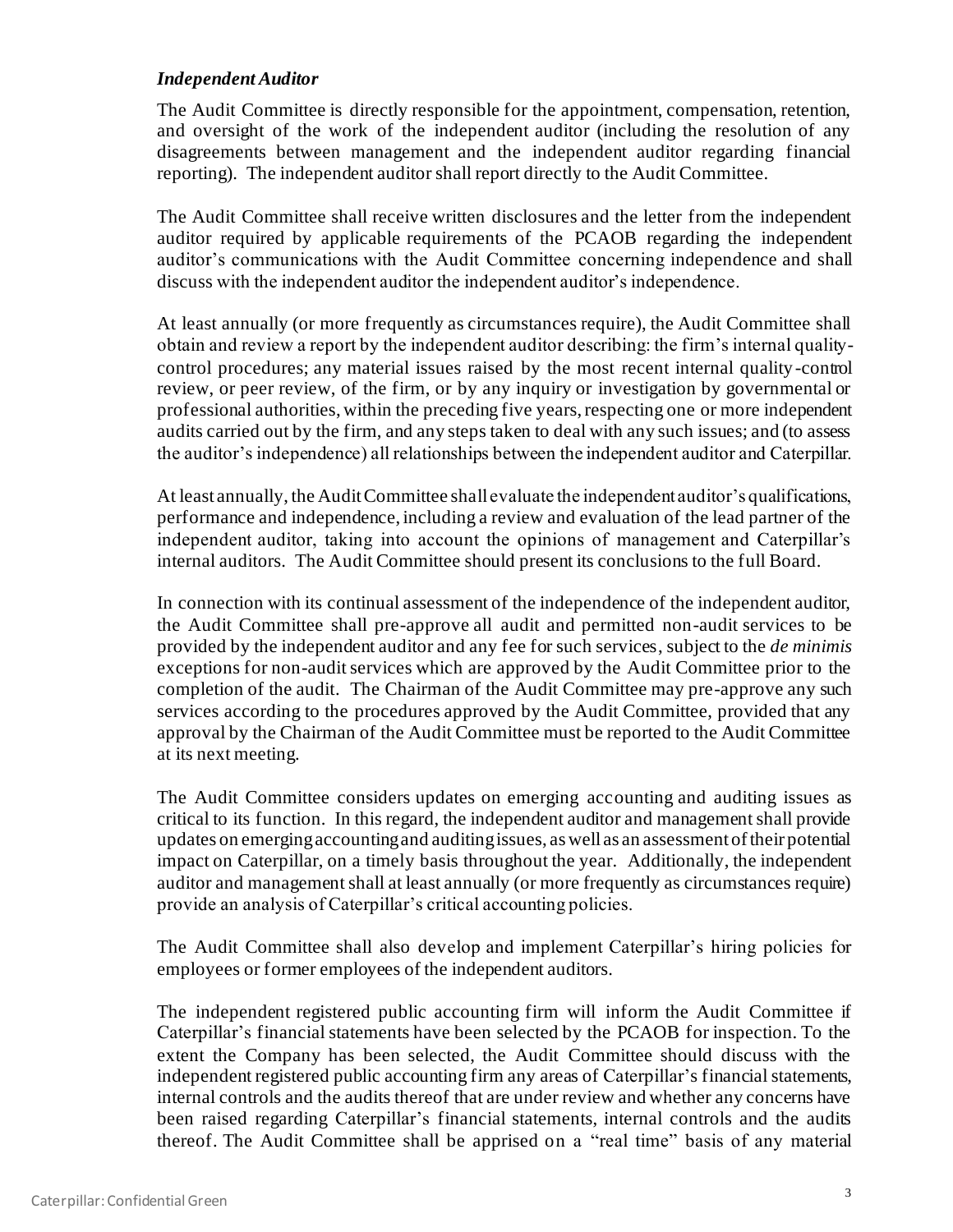developments in connection with this inspection. Finally, following the issuance by the PCAOB of any inspection reports relating to the independent registered public accounting firm, such firm shall discuss with the Audit Committee any findings included in the inspection report to the extent such firm believes relevant to Caterpillar.

### *Internal Audit*

The Audit Committee shall review the performance and effectiveness of Caterpillar's internal audit function including the objectives, responsibilities, compliance with International Standards for the Professional Practice of Internal Auditing, and qualifications of Caterpillar's internal audit staff. Caterpillar's internal audit function shall provide management and the Audit Committee with ongoing assessments of Caterpillar's system of internal control.

The Audit Committee shall discuss the responsibilities, budget and staffing of Caterpillar's internal audit function. The Audit Committee shall review and concur in the appointment, replacement or dismissal of the Chief Audit Officer (CAO). The Audit Committee shall also review and approve the annual performance appraisal of the CAO and any related compensation changes.

Throughout the year, both the independent auditor and Chief Audit Officer, or designated representatives, shall describe their audit plans (in terms of scope and procedures to be used) for the year and the progress of those plans to date. The Audit Committee shall have final authority to review and approve the internal audit plan.

The Audit Committee shall review the progress made with respect to executing the approved internal audit plan as well as any modifications to the plan during the year. The Audit Committee shall review significant issues and significant, unsatisfactory audit findings identified by internal audit and management's response to such issues.

#### *Internal Controls*

At least annually (or more frequently as circumstances require), the Audit Committee shall review with the independent auditor and management personnel the adequacy and effectiveness of Caterpillar's internal controls over financial reporting, and elicit any recommendations for improvement of existing controls or the addition of new or more detailed controls. The Audit Committee shall discuss with the independent auditor the matters required to be discussed under applicable PCAOB and accounting and auditing standards.

The Audit Committee shall review and discuss with management and the independent auditors: (1) any significant deficiencies or material weaknesses identified by management in connection with required quarterly or annual certifications, (2) any significant changes in internal control over financial reporting, and (3) any fraud involving management or other employees who have a significant role in Caterpillar's internal controls.

The Audit Committee shall establish procedures for the receipt, retention and treatment of complaints received by Caterpillar regarding accounting, internal accounting controls or auditing matters, as well as for the confidential, anonymous submissions by employees and non-employees regarding questionable accounting or auditing matters.

The Audit Committee shall, at least annually, review and discuss Caterpillar's risk assessment and risk management policies and procedures, including its major financial risk exposures and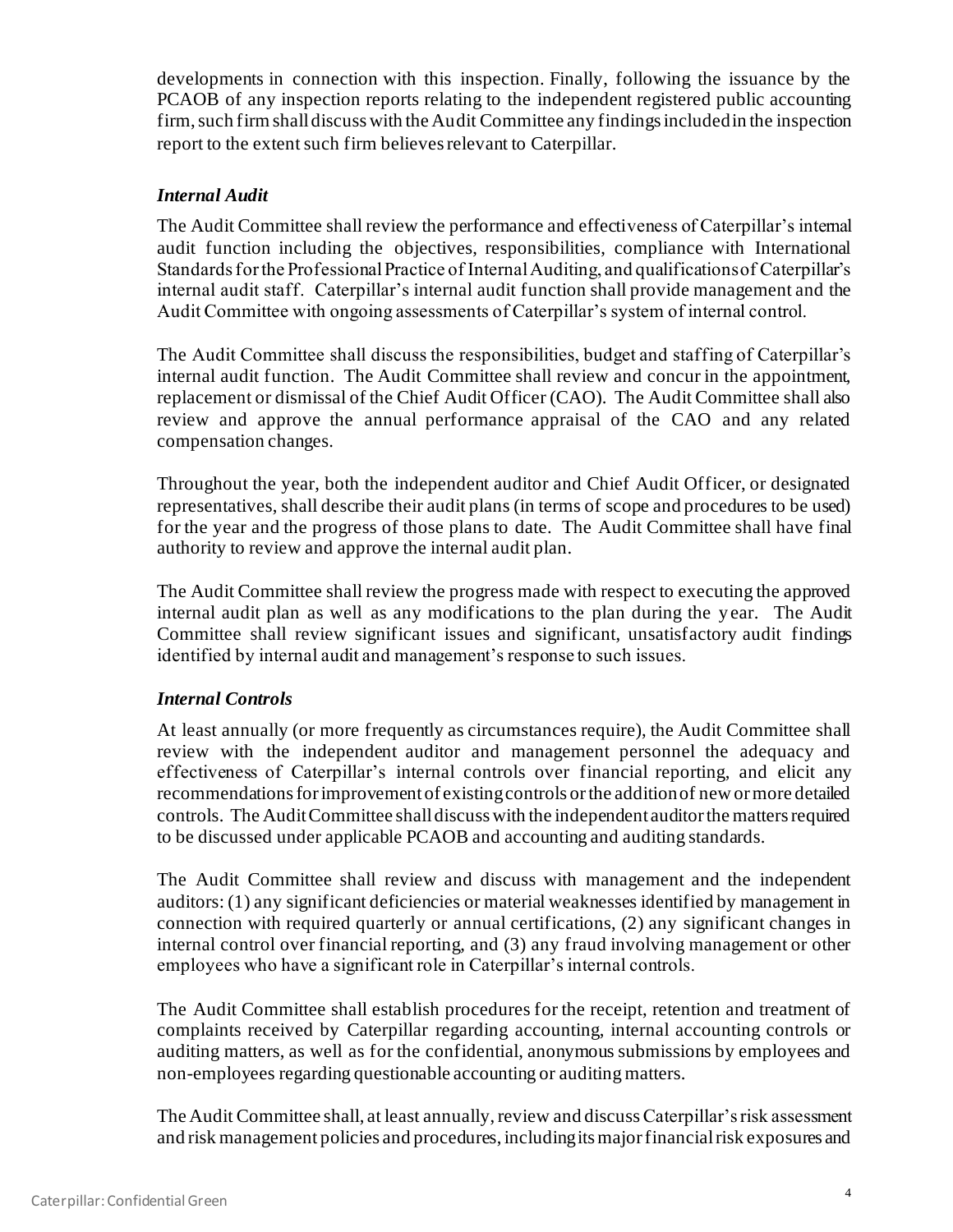the steps management has taken to monitor and control such exposures. As determined by the Audit Committee, business units shall provide reports on their key risks and steps taken to mitigate those risks.

The Audit Committee shall review with management, at least annually, an assessment of the Company's Information Technology (IT) process framework and practices, including an assessment of IT risks and the IT controls implemented to monitor and mitigate these risks.

The Audit Committee shall review with management, at least annually, emerging cybersecurity developments and threats, the Company's risks relating to cybersecurity, including a review of the state of the Company's cybersecurity, and the Company's strategy to mitigate cybersecurity risks.

## *Financial Statements and Disclosure Matters*

The Audit Committee shall meet to review and discuss Caterpillar's annual audited financial statements and quarterly financial statements with management and the independent auditor, including reviewing the specific disclosures under "Management's Discussion and Analysis of Financial Condition and Results of Operations." As a result of this review and discussion, the Audit Committee shall recommend to the Board whether the audited financials and related disclosures should be included in Caterpillar's Annual Report on Form 10-K.

The Audit Committee shall regularly review with the independent auditor any audit problems or difficulties and management's response and, with respect to audited financial statements, whether the independent auditor intends to issue an unqualified opinion on the financials. In connection with that review:

- the Audit Committee shall review with management, the internal audit staff and the independent auditor any significant difficulties encountered during the course of the audit, including any restrictions on the scope of work or access to required information, and any significant disagreements with management;
- the Audit Committee may review any or all of the following, as applicable, with the independent auditor: any accounting adjustments that were noted or proposed by the independent auditor above the agreed upon de minimis posting level but were "passed" (as immaterial or otherwise); any communications between the audit team and the audit firm's national office respecting auditing or accounting issues presented by the engagement; and any "management" or "internal control" letter issued, or proposed to be issued, by the audit firm to Caterpillar;
- the Audit Committee shall obtain from the independent auditor assurances that Section 10A(b) of the Securities Exchange Act of 1934 has not been implicated;
- the independent auditor shall express its judgment regarding the quality and appropriateness of Caterpillar's accounting principles as they apply to its financial reporting;
- management shall discuss significant changes from the previous period and the impact of any new accounting pronouncements;
- the Audit Committee shall consider any significant changes to Caterpillar's auditing and accounting practices as suggested by the independent auditor or management; and
- the Audit Committee shall review with the independent auditor and management the extent to which changes or improvements in financial or accounting practices, as previously approved by the Audit Committee, have been implemented.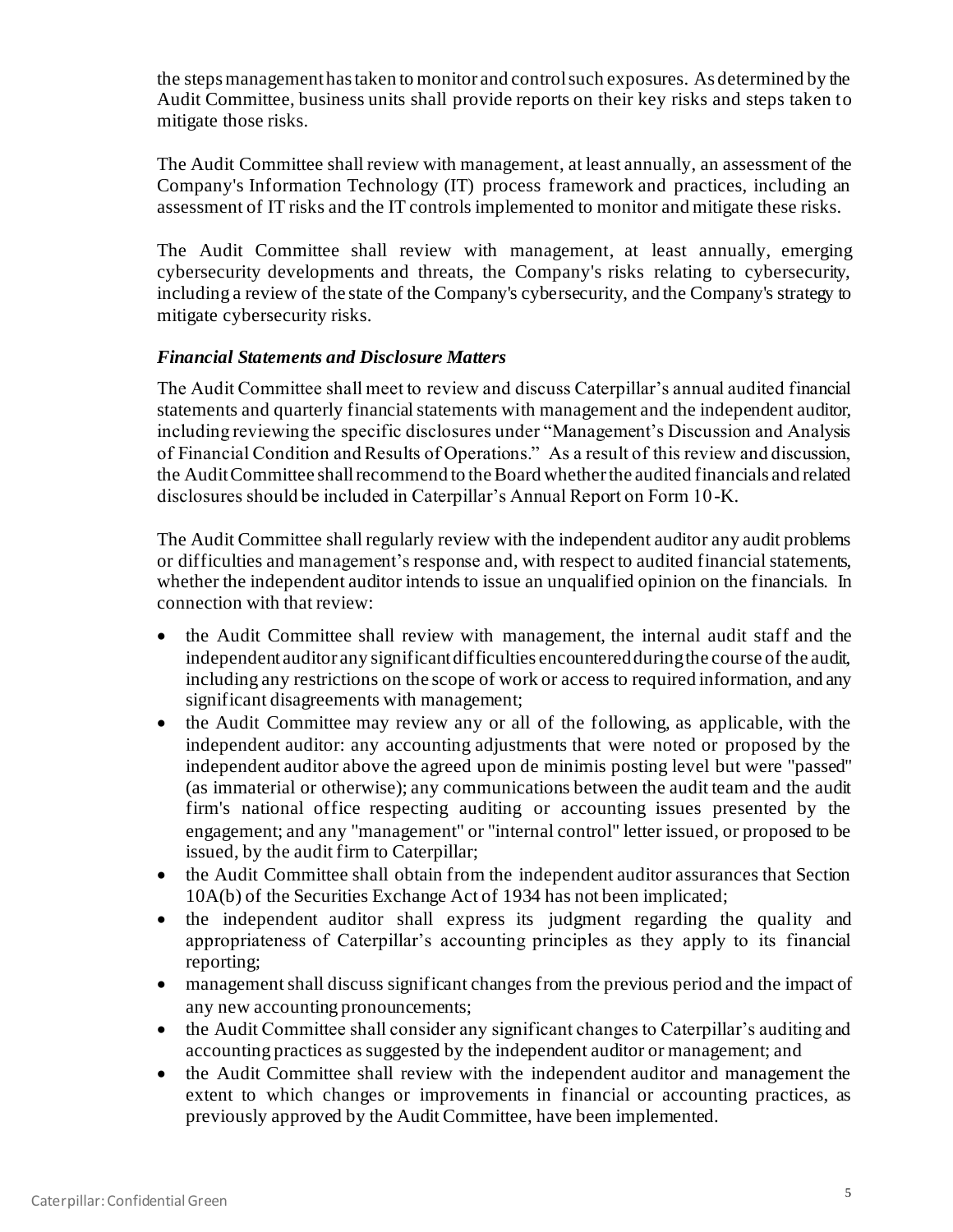The Audit Committee shall discuss Caterpillar's earnings press releases, as well as financial information and earnings guidance provided to analysts and rating agencies, if any. The Audit Committee need not discuss in advance each earnings release or each instance in which Caterpillar may provide earnings guidance.

Annually, the Audit Committee shall prepare and approve for inclusion in Caterpillar's annual Proxy Statement an audit committee report as required by the Securities and Exchange Commission.

The independent auditor shall report to the Audit Committee on a timely basis (a) all critical accounting policies used by Caterpillar, (b) alternative accounting treatments that have been discussed with management along with the potential ramifications of using those alternatives and the treatment preferred by the independent auditor, and (c) other material written communications provided by the independent auditor to management.

While the fundamental responsibility for Caterpillar's financial statements and disclosures rests with management, the Audit Committee shall review:

- major issues regarding accounting principles and financial statement presentations, including any significant changes in Caterpillar's selection or application of accounting principles, and major issues as to the adequacy of Caterpillar's internal controls and any special audit steps adopted in light of material control deficiencies;
- analyses prepared by management and/or the independent auditor setting forth significant financial reporting issues and judgments made in connection with the preparation of the financial statements, including analyses of the effects of alternative GAAP methods on the financial statements;
- the effect of regulatory and accounting initiatives, as well as off-balance sheet structures, on the financial statements of Caterpillar; and
- the type and presentation of information to be included in earnings press releases (paying particular attention to any use of "pro forma" or "adjusted" non-GAAP information), as well as any financial information and earnings guidance provided to analysts and rating agencies.

# *Compliance Program*

The Audit Committee shall be knowledgeable about the content and operation of the Caterpillar Compliance Program (the "Program") and shall exercise oversight of its implementation and effectiveness. Specifically, the Audit Committee shall:

- periodically review Our Values in Action, Caterpillar's Worldwide Code of Conduct and its implementation;
- at least annually, review with the Chief Compliance Officer, or designated representative, and other compliance personnel as appropriate, the compliance function, including responsibilities, resources, Program implementation, assessment of Program effectiveness, and inquiries made to the Office of Business Practices;
- make recommendations regarding any changes, amendments, and modifications to the Program;
- periodically review company significant issues related to Our Values in Action, Caterpillar's Worldwide Code of Conduct, including Caterpillar's compliance with legal and regulatory requirements, and Caterpillar's response to and resolution of such issues; and